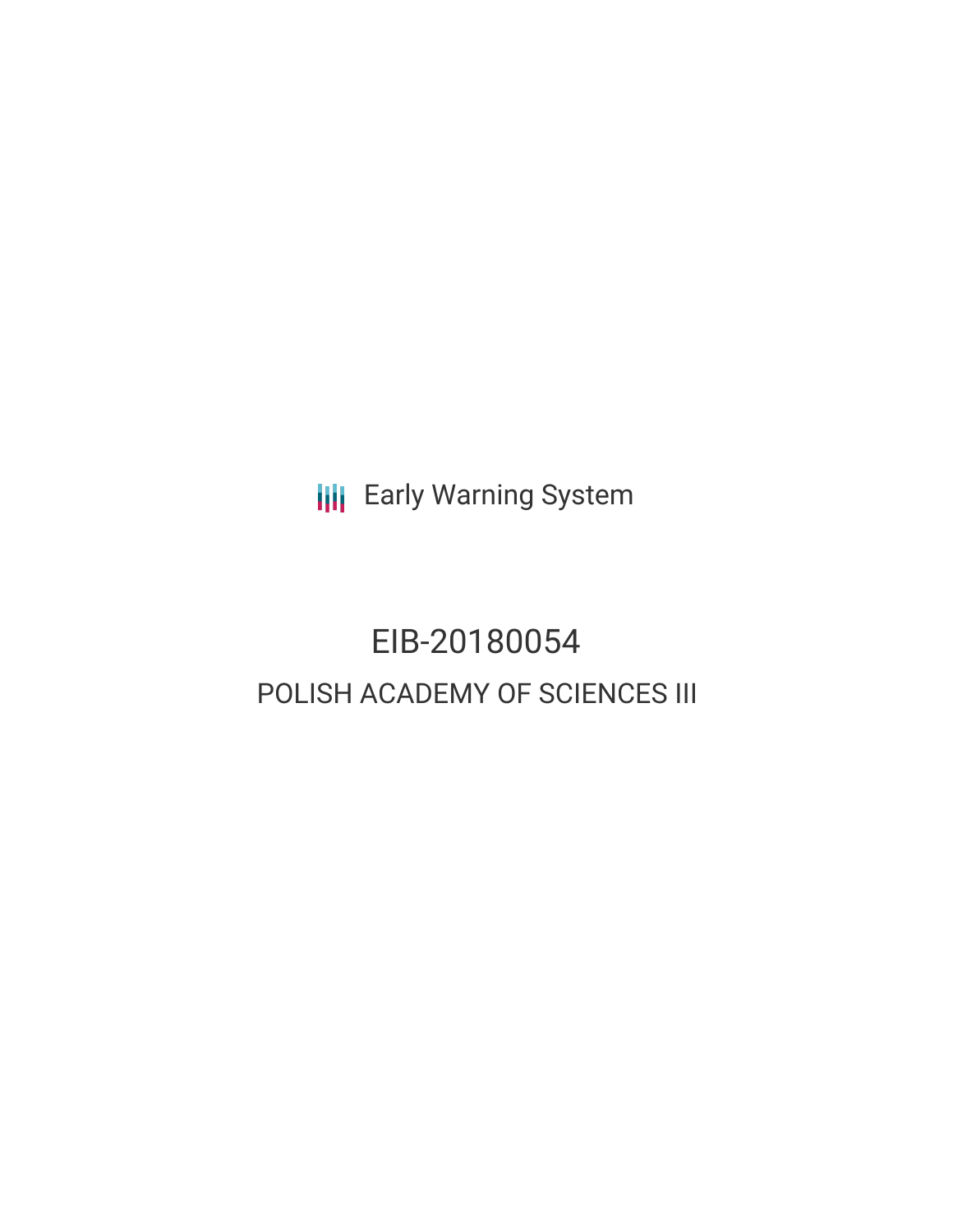

#### **Quick Facts**

| Poland                                                           |
|------------------------------------------------------------------|
| European Investment Bank (EIB)                                   |
| Proposed                                                         |
| U                                                                |
| REPUBLIQUE DE POLOGNE - MINISTRY OF SCIENCE AND HIGHER EDUCATION |
| <b>Education and Health</b>                                      |
| Loan                                                             |
| \$196.95 million                                                 |
| \$196.95 million                                                 |
| \$441.41 million                                                 |
|                                                                  |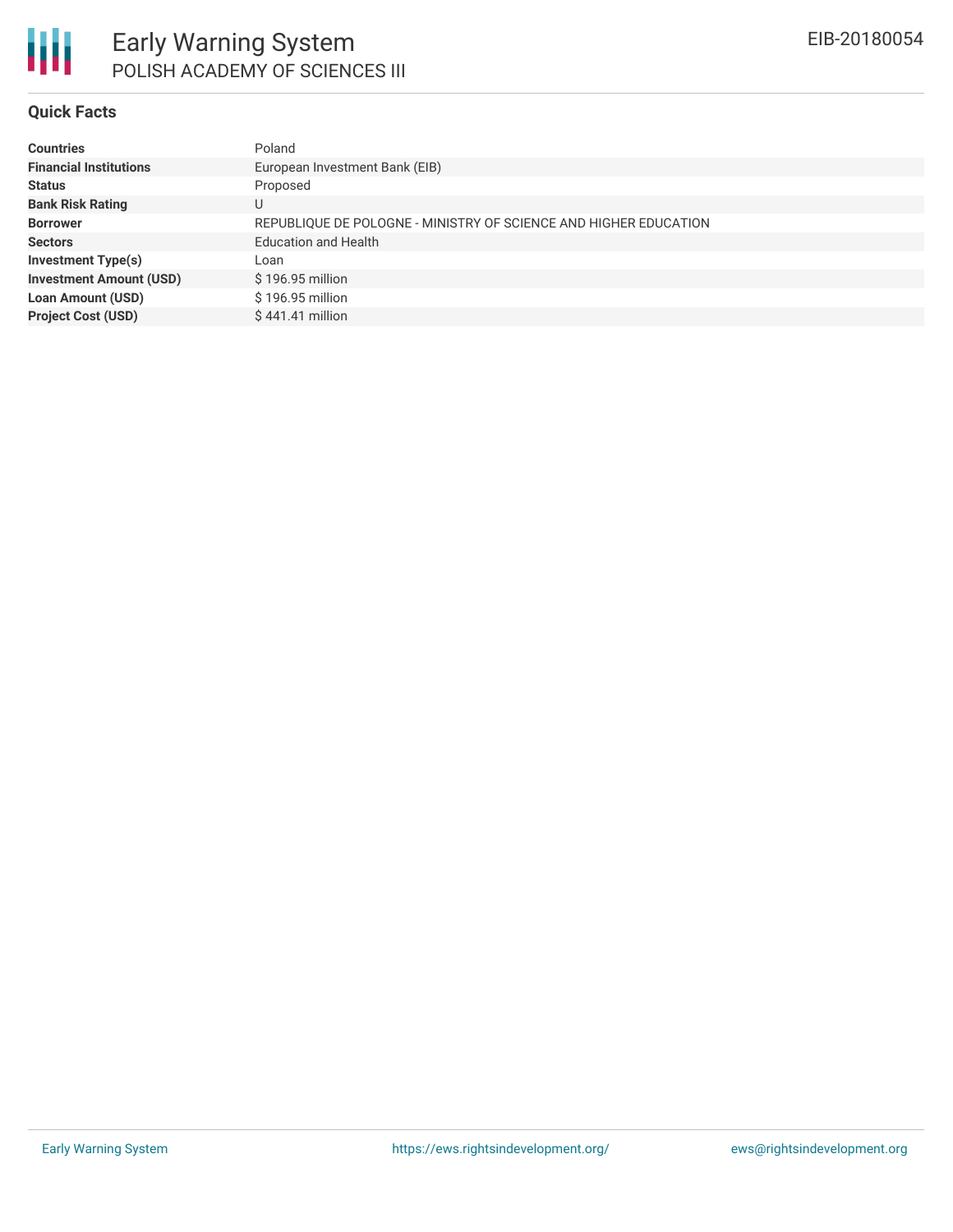

## **Project Description**

According to EIB website, the project will co-finance key scientific activities undertaken by the research institutes affiliated to the Polish Academy of Sciences (PAS) in 2019 and 2020. Established in 1952, the PAS is a public law body and a scientific institution headquartered in Warsaw. it is mainly concern on classified as basic research, but excludes capital expenditures on infrastructure and major scientific equipment.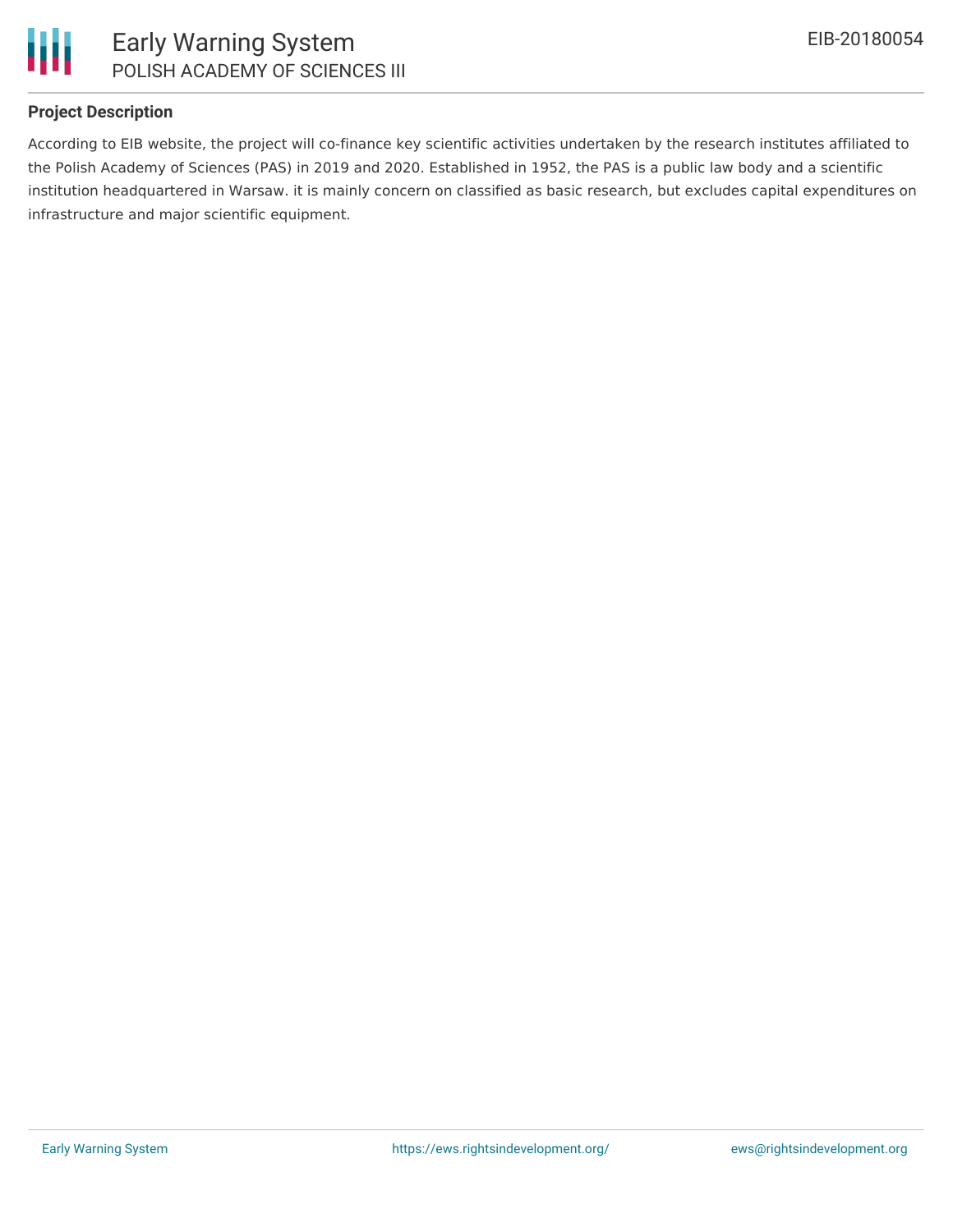

### **Investment Description**

European Investment Bank (EIB)